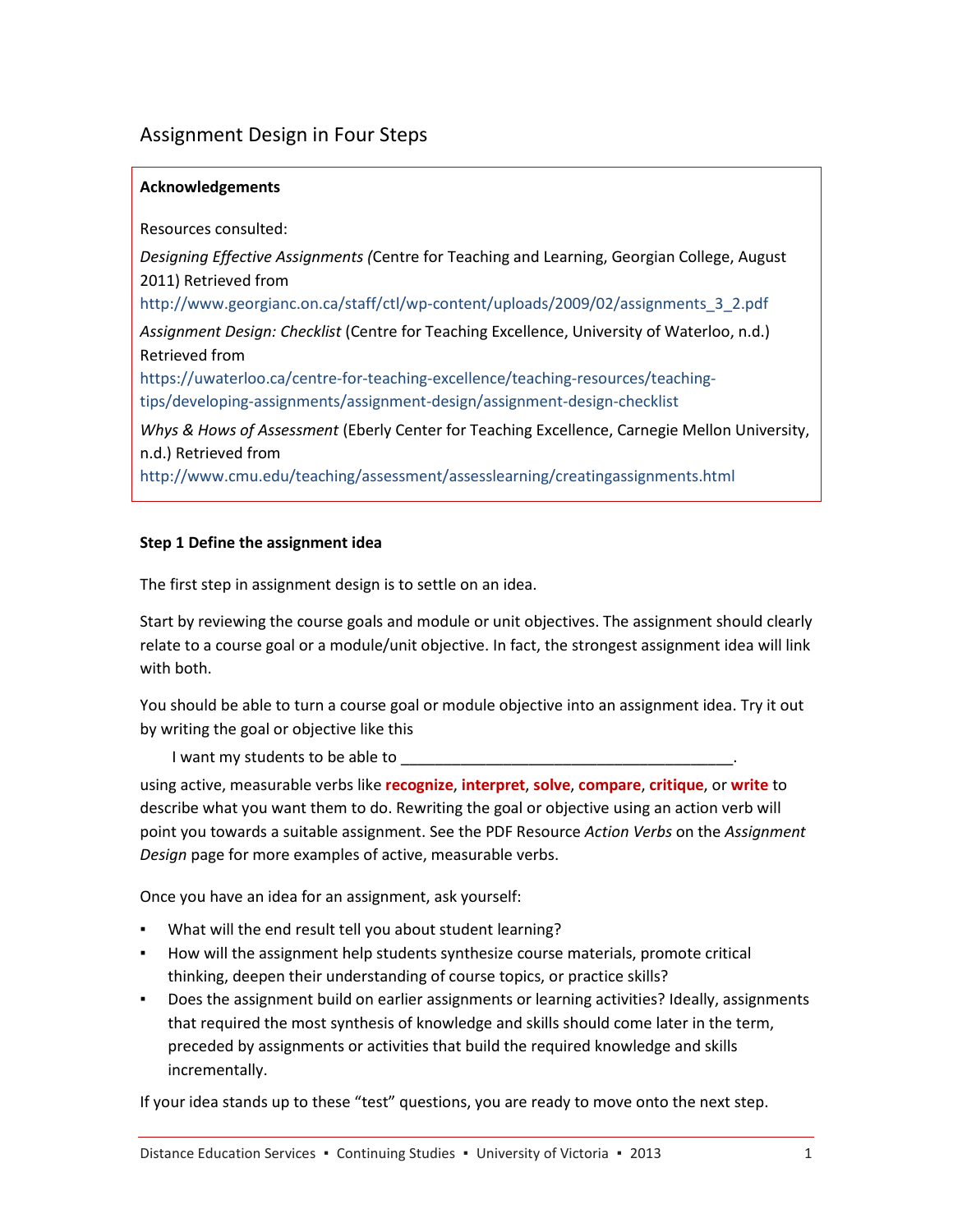## **Step 2 Translate your idea into assignment tasks that are engaging and relevant**

Now that you've settled on the assignment idea, you need to work out what the students will actually do for the assignment. Ask yourself:

- What kinds of tasks does this idea suggest? For example, group discussion, description of a process, literature review, research paper.
- What kinds of thinking will be assessed? For example: explaining, interpreting, examining critically.
- Will the students be able to complete the assignment tasks with the knowledge and skills they've gained so far in the course? If not, where and how can you build in the needed knowledge and skill development activities?
- Will students complete the assignment individually, in pairs or in groups?
- Will the assignment tasks encourage academic integrity that is, the correct use of materials produced by others?
- Will the tasks develop important skills both for your course and beyond (e.g. skills for the workplace, skills for life)?

# **Step 3 Determine what instructional resources students will need to successfully complete the assignment, work out a title and consider the assignment workload and course schedule**

The third step in the process is to think about instructional resources and support your students will need to complete the assignment, settle on a title and consider the assignment workload in relation to the overall course workload.

Start by considering what instructional resources are needed for the assignment. Ask yourself:

- **•** Can students complete the assignment tasks with the instructional resources I'm planning to include in the course? For example, the assigned readings, instructional notes, class discussions, learning activities.
- Would the assignment engage and challenge them if they had to find additional resources to work with? How will they identify and acquire these?
- Would it be useful for students to get some feedback early on as they work on the assignment? For example, on the organizational structure of their assignment or on an early draft? Giving students feedback early on in their assignment work can result in more effective and productive learning and thinking.

Next, reflecting on what you've decided so far about the assignment tasks and required resources, work out a title for the assignment. Students can be misled by assignments that are named inappropriately. For example, if you want students to analyze the strengths and limitations of a process but you name the assignment a "process description", students may focus their energies on the descriptive, not the critical elements of the task. So as you reflect, ask yourself:

Does the title clearly communicate the intention of the assignment?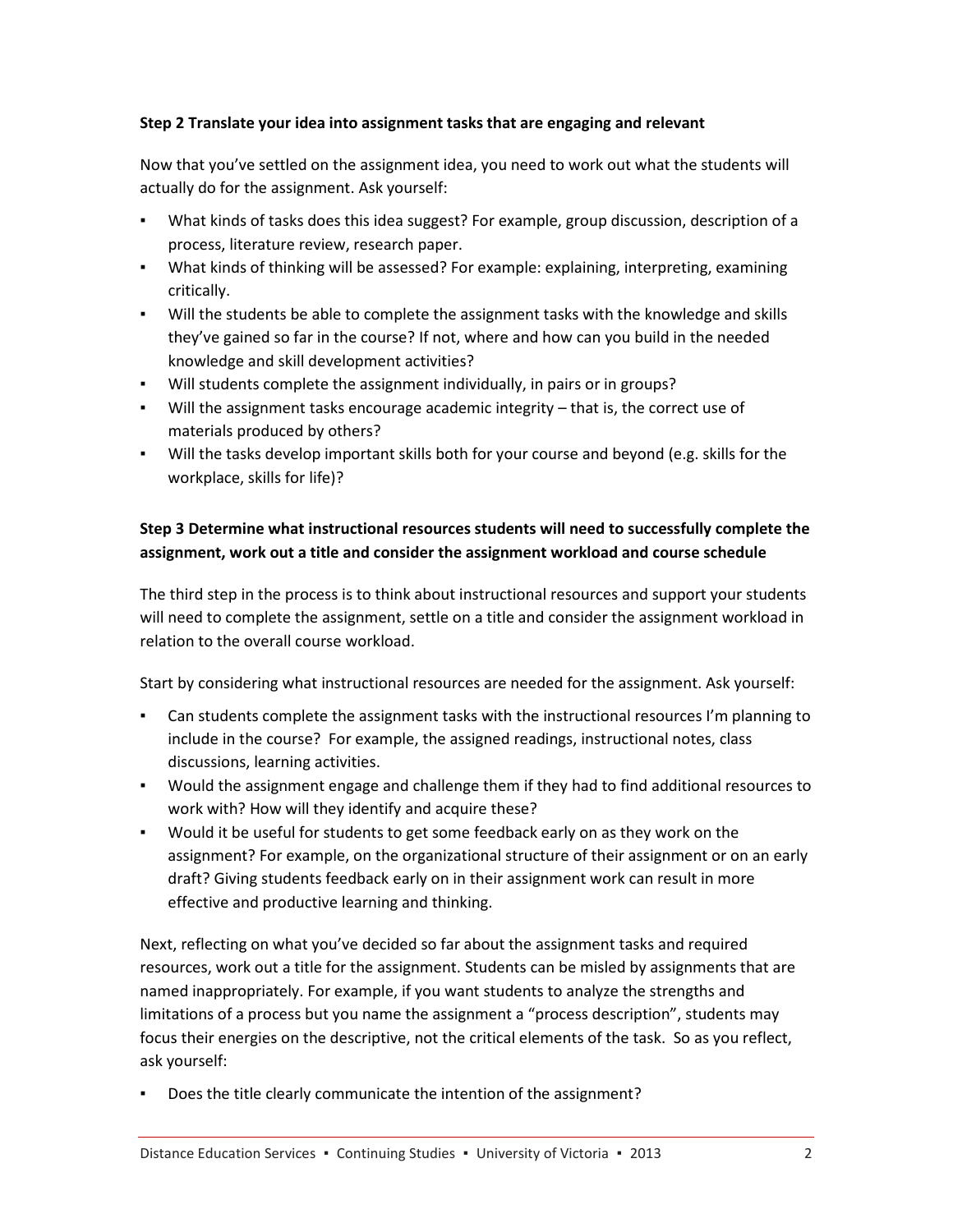Now, consider the assignment workload in relation to the overall course schedule and ask yourself:

- Is the assignment workload reasonable and can it be successfully completed in the allotted time, given the overall course workload and other demands on students' time?
	- How long do you think it will take students to complete all the tasks or parts of the assignment?
	- Does the schedule and due date fit in with the schedules and dates for other assignments and learning activities?
	- **•** If there is an overlap with other assignments and learning activities, will students have difficulty scheduling their time to meet all course due dates?
- Will you have sufficient turn-around time for marking in order to make the assignment feedback meaningful for students?

# **Step 4 Work out the assignment guidelines or parameters and write the description**

By this point in the assignment planning process, you probably have specific guidelines or parameters in mind for the assignment. Here's a generic list to help you plan. Not all of the items on this list will be relevant for all assignments.

- What are the assignment length limitations and due dates?
- What aspects of the assignment will be evaluated effort, thinking process and/or progress, research process, drafts, final product?
- What is the weighting of assignment components how much is each part worth?
- Who will evaluate the assignment? You, peers, community professionals?
- What type of grade is required (numeric, alphabetic, pass/fail, complete/incomplete)?
- How will students submit the assignment? For example, through the Assignment tool? Through a discussion forum posting?

At this stage, you should also think about what your policies will be for late or incomplete assignments, plagiarism, grade appeals, etc.

Now you're ready to draft the assignment description and the instructions. Your students will have a wide range of learning skills and approaches to reading assignment descriptions and instructions, so you will want to make these to be as clear and as comprehensive as possible.

The purpose of the **assignment description** is to explain to your students **why** they are doing the assignment and what purpose it serves. The **instructions** provide the "**how to**".

The assignment description should:

- include the key parts of the assignment (background information, relevance to course goals or unit/module objectives), task (what to do), and stages (the timeline for completing the key stages of the assignment)
- use plain language avoid jargon